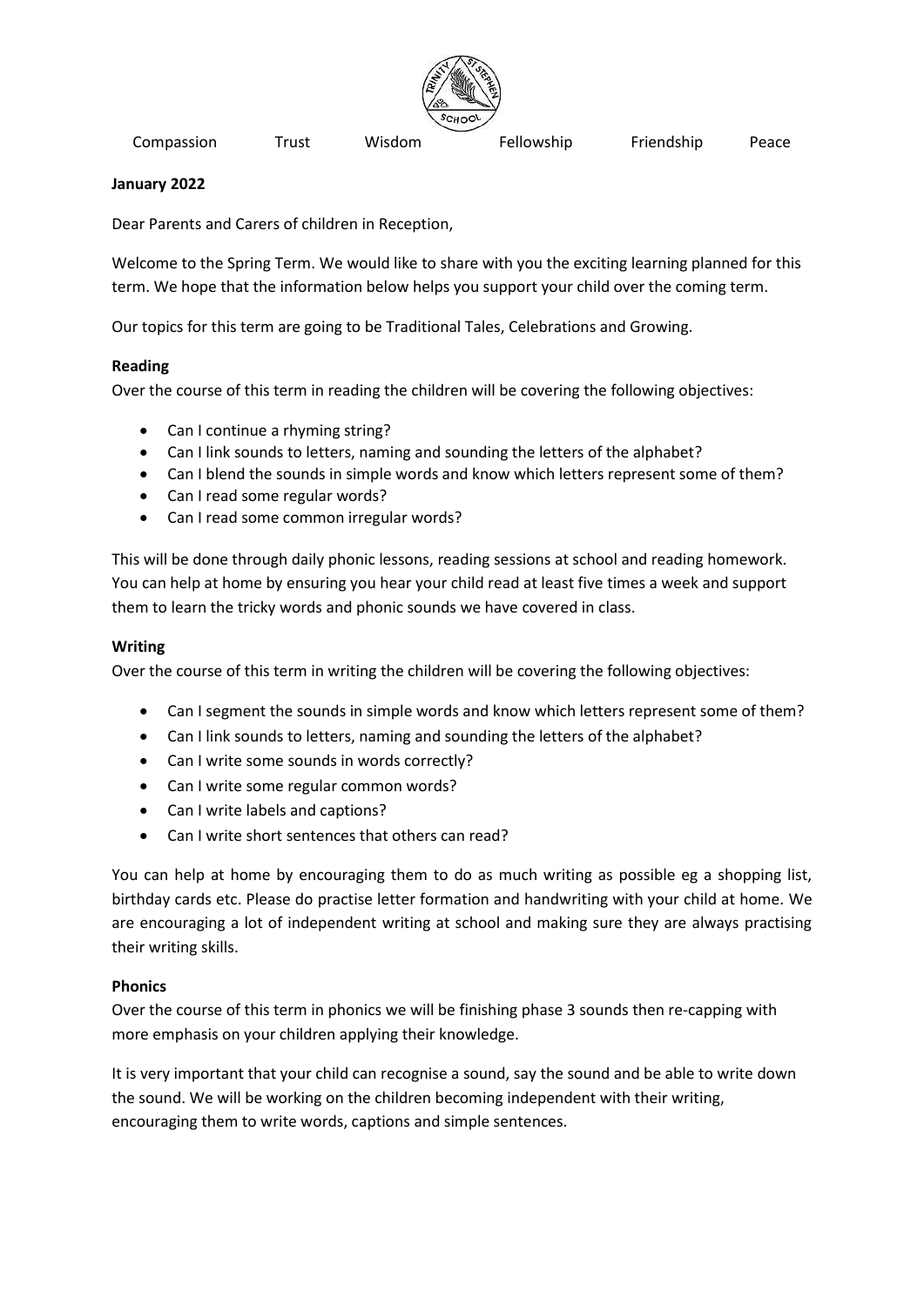

Compassion Trust Wisdom Fellowship Friendship Peace

## **Number/Shape Space and Measure**

Over the course of this term in Number/SSM the children will be covering the following objectives:

- Can I estimate the number of objects I can see and check by counting them?
- Can I compare two sets of objects using the word more?
- Can I compare two sets of objects using the word fewer?
- Can I compare two groups of objects using the word equals?
- Can I find the total number of items in two groups by counting all of them?
- Can I count on to find the answer when adding two numbers?
- Can I recognise and name 'solid' 3D shapes?
- Can I order two or three items by length or height?
- Can I order two items by weight or capacity?
- Can I talk about size to compare quantities and objects and solve problems?
- Can I use everyday language related to money?
- Can I use a five frame/ten frame?
- Can I recognise numbers in familiar patterns and random arrangements?

You can help your child by letting them count whilst shopping, through games, weighing whilst cooking, and counting stairs as they go up them etc.

# **Understanding the World**

Over the course of this term in understanding the world the children will be covering the following objectives:

- Can I talk about the area where I live and go to school and compare it with where other people live and go to school?
- Can I complete a program on the computer?
- Can I talk about things that have happened in my own life and in my family?
- Can I explain how some other people in this country or the world are different to me?
- Can I talk about objects saying how they are the same or different?
- Can I talk about materials saying how they are the same or different?
- Can I talk about living things saying how they are the same or different?

These objectives will be linked to our topics.

#### **Creative**

Over the course of this term in our Creative learning the children will be covering the following objectives:

- Can I choose the right tools and show how to shape, assemble and join materials I am using?
- Can I choose something to construct and make it?
- Can I choose what I need to use to create my work?